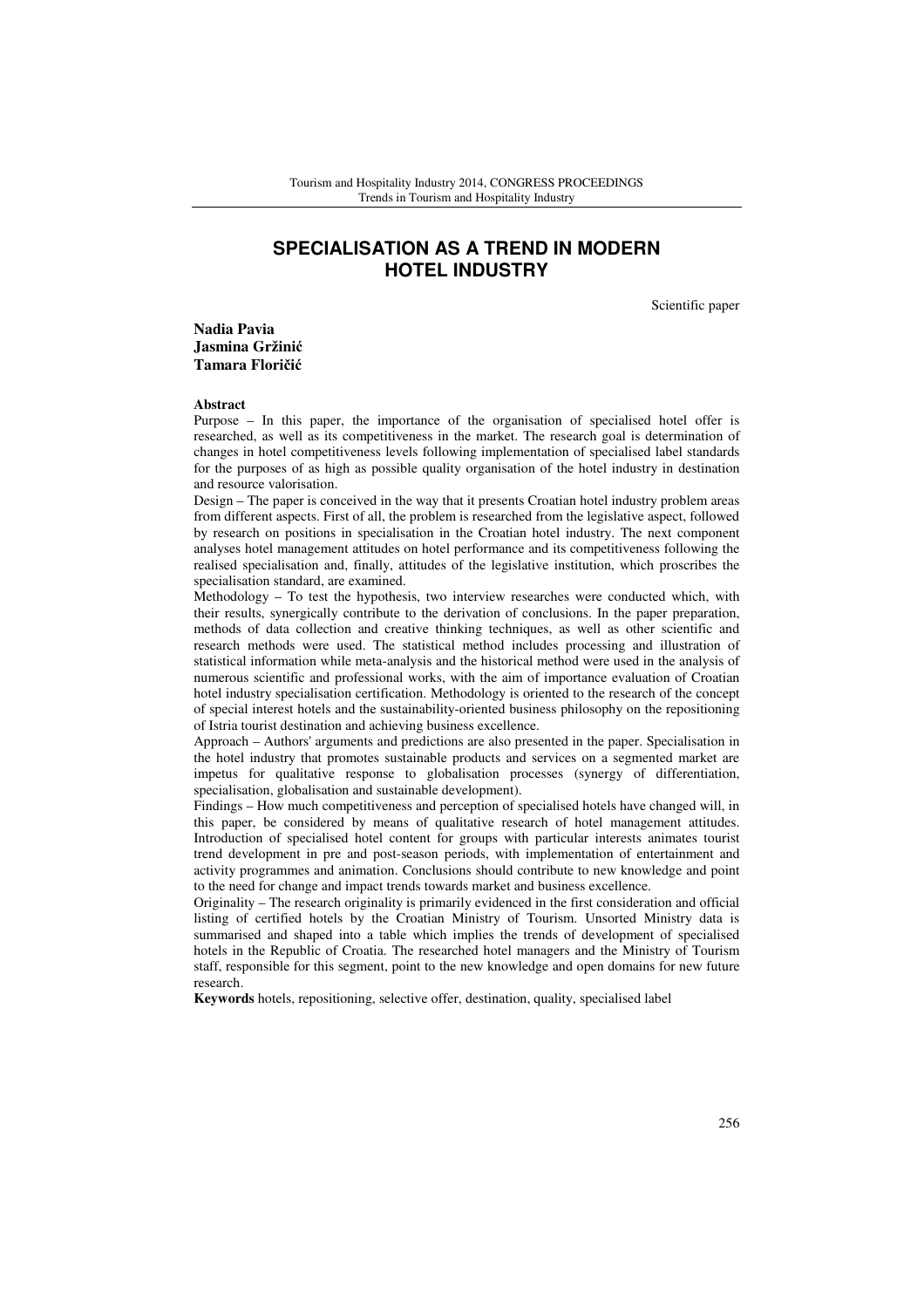# **INTRODUCTION**

The hotel industry represents significant business within global frameworks and modern development trends and tourist demand affect its modification. Numerous trends stress the importance of modern hotel business, as a modern tourist is not satisfied only with the primary offer in hotel facilities, but demands a differentiated and personalised service, which becomes the primary motive for travel. Namely, motives no longer exclusively relate to relaxation and inert spending of free time, but to an active participation in special interest tourism, with valorisation of market niches. Hotel houses strive to monitor trends and implement innovations in order to survive in the multitude of competition. In realisation of business performance, a role is played by business intelligence and the vision to integrate purposefully formed services and hotel design into the environment in which they are situated and blend in with cultural, historical and natural resources of the destination. Hotel houses operate in conditions of competitiveness, they are subject to influences of constant changes in the market and in the economic environment. Decisions on orientation towards selected market segments are strategic decisions based on in-depth market research, user supersegmentation and a resource base for valorisation; they affect the entire hotel marketing, its business and business results. The change affects the formation of new competitiveness of the hotel, separating it from a unified mass of unidentified accommodation offers.

Croatia seeks to distance itself from that mass tourism, turning itself towards sustainable development and accountable resource management as trends of future development. This includes development of special interest tourism and hotels designed and organised to provide specialised services. Croatian tourist legislation recognises the importance of specialisation in the hotel industry and, by means of the Regulations on the Classification, Categorisation, Special Standards of Catering and Hospitality Facilities from the group Hotels and systems of special standards for the type Hotels, regulates terms for acquisition of special labels oriented to market segments. In this paper is researched and analysed how the Croatian hotel economy accepted the presented possibilities of specialisation, with a review and opinion from the Ministry of Tourism, as the creator of special standards on one hand and specialised hotel management on the other.

# **1. CROATIAN HOTEL INDUSTRY AND POTENTIALS FOR SPECIALISATION - THEORY AND LITERATURE REVIEW**

Specialisation, as a trend of the modern hotel industry, has been studied for some time in both international and national literature. Under the concept of sustainable development, special interest tourism is the starter of the trend of specialisation in the hotel industry. This topic has been analysed and presented by numerous authors, among who also are Jadrešić (2010), Jelinčić (2009) and Klarić (2011). Proebstl and Mueller (2013) examine the importance of certification of the hotel industry for the development of sustainable tourism. As the strategic document of the development of the hotel industry of Istria as the leading tourist region, the Master Plan of Tourism Development of Istria (2003) envisages strategies of positioning for Istrian clusters,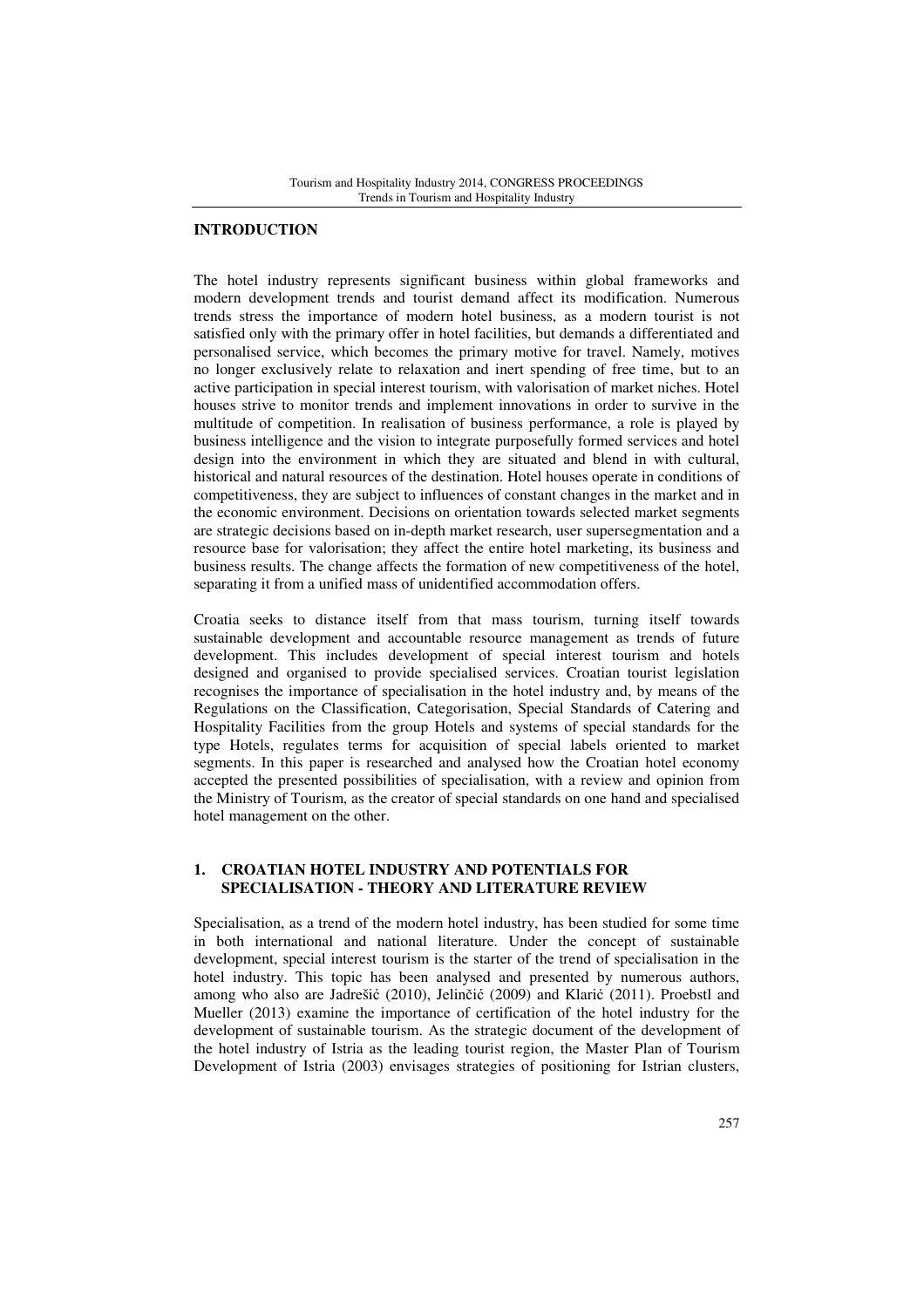according to which the entire destination offer is organised, including hotel capacities within its system. Cerović et al. (2003, 2005) analyse the categorisation of the Croatian hotel industry, governed by the Regulations on the Classification, Categorisation, Special Standards of Catering and Hospitality Facilities (Ministry of Tourism, 2008). The hotel industry categorisation at the international and European levels is presented in the Mintel Publication (2004) and it explains the categorisation schemes of the most important European tourist destinations. Several papers were written on the topic of specific themed hotels; for example, Pavlinović (2013) writes about eco hotels, as well as Sloan, Legrand and Chen (2013), who simultaneously elaborate the certification as a process of implementation of standards, taking eco hotels as an example. Henderson (2011, 2013) analyses heritage and historical boutique hotels, while Cantell, S.F. (2005) and Ifko (2010) consider the potentials for using industrial buildings in the hotel industry. Koncul (2012), Cvikl and Mekinc (2010) deal with organisation of wellness tourism and hotel industry. Among the first, Littlejohn (2003) studied differentiation of the hotel industry in the system of the international hotel brands.

# **1.1. Current positions of the Croatian hotel industry**

Croatia is considered as a competitive tourist destination with a unique cultural and natural heritage, with a high social standard within the framework of sustainable development. The figures of the Croatian tourist traffic show that 11.8 million tourists visited Croatia in 2012, of which 10.4 million were foreign guests. They realised 70.3 million overnights, with an average stay of 5.3 days. In comparison with the year 2009, the overnight growth rate equals 4.7%.

|         | 2009      | 2010 | <b>Index</b><br>2010/09 | 2011 | <b>Index</b><br>2011/10 | 2012 | <b>Index</b><br>2012/11 | 2013 | <b>Index</b><br>2013/12 |
|---------|-----------|------|-------------------------|------|-------------------------|------|-------------------------|------|-------------------------|
| Croatia | I<br>54.9 | 56.4 | 102.73                  | 60.3 | 106.91                  | 62.7 | 103.9                   | 64.8 | 103.35                  |

### Table 1: **Tourist overnights in Croatia: 2009 – 2013-mil.**

Source: Data processed by authors, based on www.mint.hr  $(12<sup>th</sup> March 2014)$ 

In overviewing of the realised overnights, the largest number of tourist arrivals was realised in hotels (38.6% of all arrivals), where 4.8 million tourist arrivals and 16.6 million overnights were recorded (growth of 1.3%). Private accommodation follows with 3.2 million arrivals and 22 million realised overnights and camps with 3.2 million arrivals and  $16.2$  million overnights.<sup>1</sup>

Hotel facilities are divided into specific groups according to the types of hospitality services which prevail in their offer and, in some cases, also according to the ways in which they are provided.<sup>2</sup> The purpose of classification of hotel facilities is interpreted by the possibility of a potential hotel service user to easier recognise the type of service, as well as the way in which a hotel facility provides that service. The categorisation is carried out in line with the Regulations on the Classification,

<sup>1</sup> http://www.mint.hr/UserDocsImages/140228-tpromet-013sl.pdf 12.03.2014.

<sup>&</sup>lt;sup>2</sup> Cerović Z., Pavia, N., Galičić, V.: Organizacija i kategorizacija ugostiteljskih objekata, Fakultet za turistički i hotelski menadžment ,Opatija, 2013., pp. 80.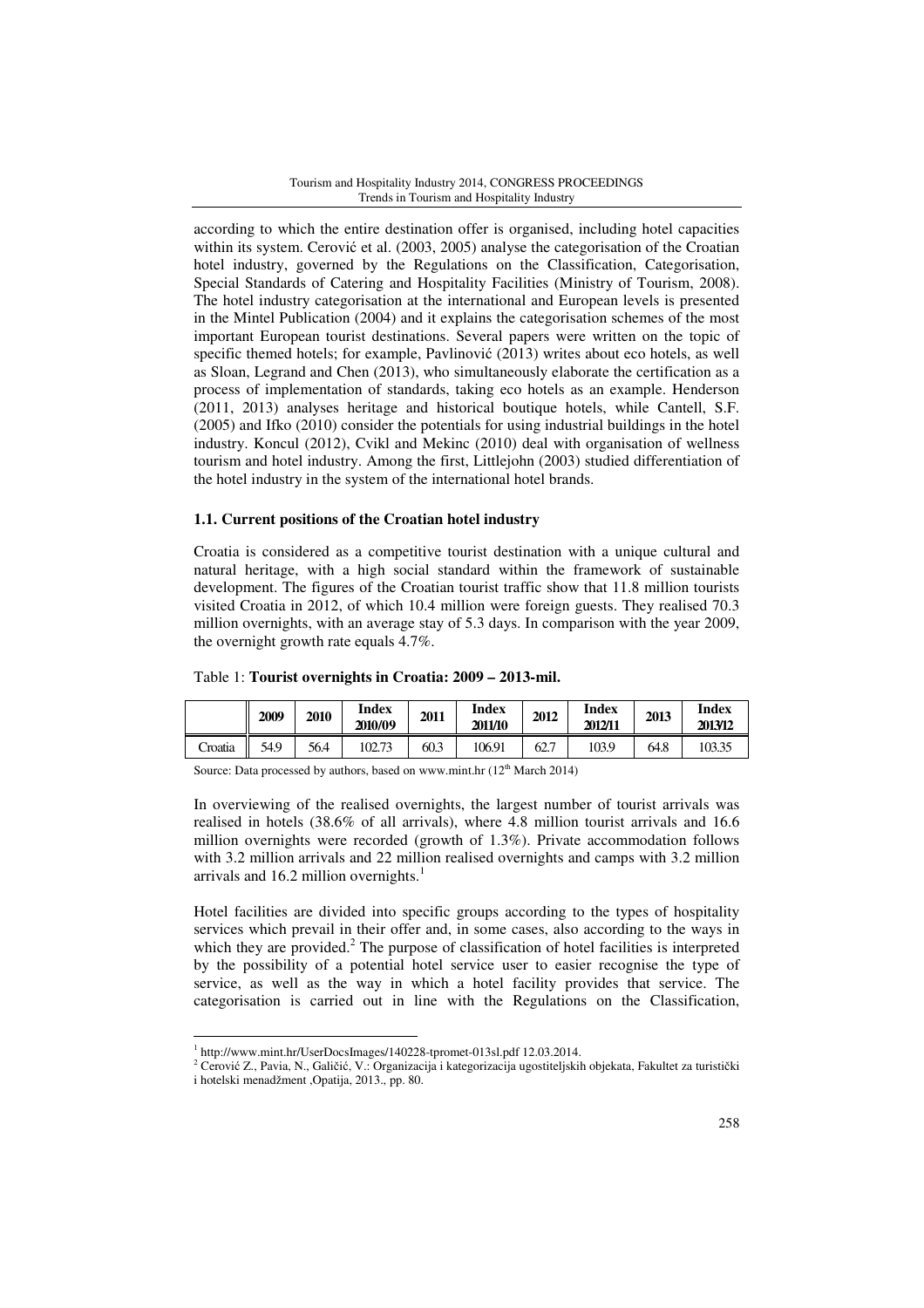Categorisation, Special Standards of Catering and Hospitality Facilities. Accommodation facilities in the Republic of Croatia are classified into the category Hotels and the category Camps, as well as into all other types of accommodation facilities.

|                     | 2012 | 2013 | 2012 in $%$ | 2013 in $%$ | <b>INDEX</b><br>2013/2012 |
|---------------------|------|------|-------------|-------------|---------------------------|
| <b>Total hotels</b> | 637  | 605  | 100         | 100         | 95.0                      |
| *****               | 28   | 29   |             |             | 103.6                     |
| ****                | 189  | 192  | 30          | 32          | 101.6                     |
| ***                 | 326  | 301  | 51          | 50          | 92.3                      |
| **                  | 94   | 83   | 15          | 14          | 88.3                      |

# Table 2: **Number of hotels according to category**

Source: Data processed by authors, based on www.mint.hr  $(12<sup>th</sup> March 2014)$ 

According to the Ministry of Tourism data, in 2013, Croatia had a total of 605 hotels, which is 32 hotels less than in 2012. Category-wise, the highest number of hotels are the hotels graded with three stars, as many as 301 of them, making up half of all the hotels in Croatia. They are followed by hotels with four stars, 192 of them and, finally by 83 hotels with two stars and 29 five-star hotels. While comparing the data from the years 2012 and 2013, the increase in the number of categories of four and five-star hotels in comparison with the hotels graded with three and two stars, where the fall in the number of hotels was recorded, is evident.

The illustration of the overview of accommodation capacities, according to the hotel category, follows below. In 2013, the hotels had at their disposal a total of 107,634 accommodation capacities, somewhat less than the previous year. Accommodation capacities of the five and three-star hotels remained unchanged, while the number of accommodation capacities in the four-star hotels increased and the number of accommodation capacities in the hotels with two stars dropped.

|              | 2012    | 2013    | 2012 in $%$ | 2013 in $%$ | <b>INDEX</b><br>2013/2012 |
|--------------|---------|---------|-------------|-------------|---------------------------|
| Total hotels | 108,196 | 107,634 | 100         | 100         | 99.5                      |
| *****        | 9,321   | 9,321   | 9           | 9           | 100.0                     |
| ****         | 37,245  | 37,929  | 34          | 35          | 101.8                     |
| ***          | 45,775  | 45,775  | 42          | 43          | 100.0                     |
| **           | 15,855  | 14,609  | 15          | 14          | 92.1                      |

### Table 3: **Accommodation capacities according to hotel category**

Source: Data processed by authors, based on www.mint.hr (12<sup>th</sup> March 2014)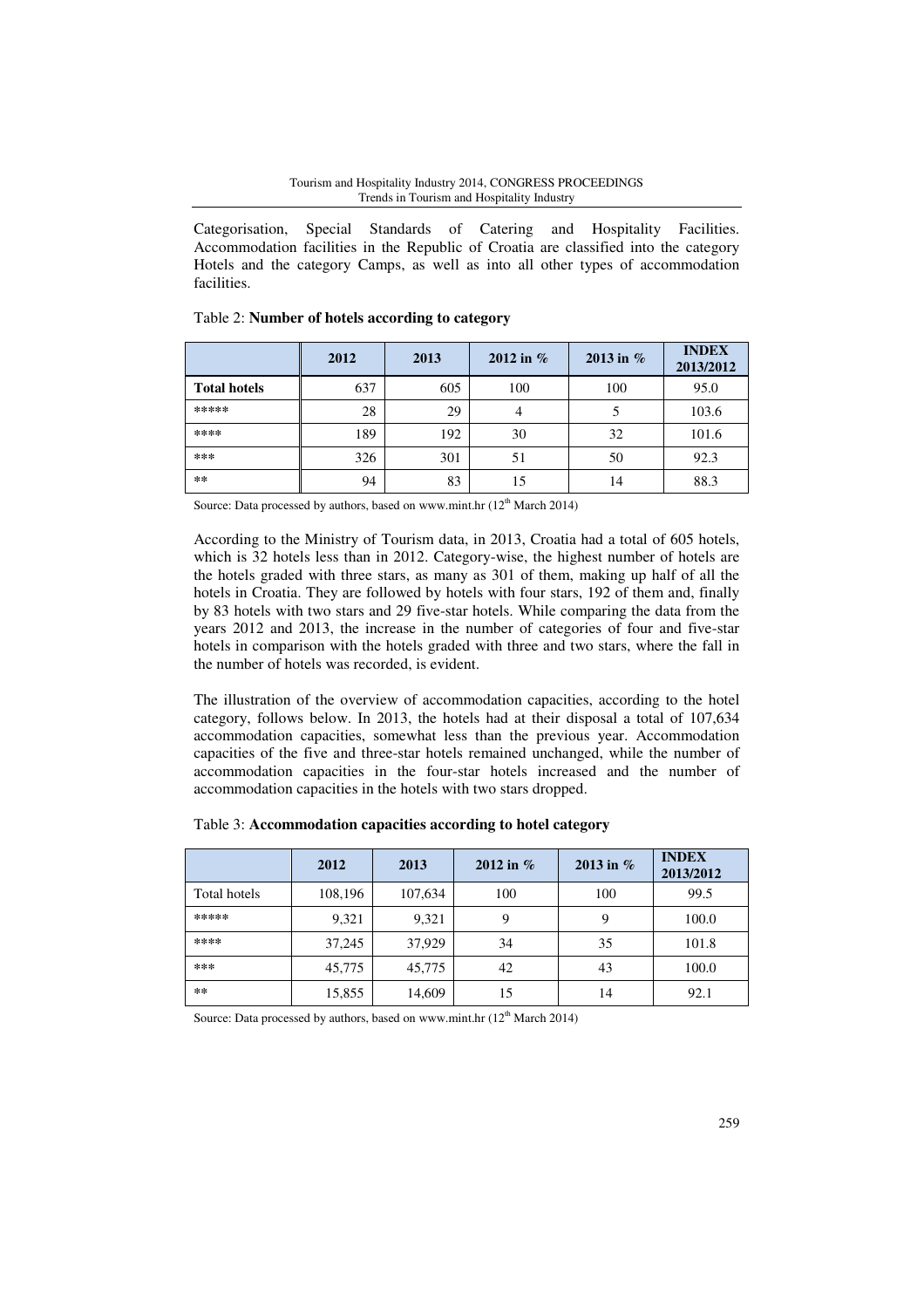### **1.2. From market niches to specialisation in the hotel industry**

The modern hotel industry distinguishes itself from other affiliated businesses in the sphere of accommodation service provision by permanent maintenance of service quality and introduction of new types of services that are not characteristic for hospitality business and all that in order to improve the quality of the primary service of accommodation and satisfy the needs of a modern user. Hotel houses make all efforts to monitor trends and introduce innovations and new technologies in order to succeed in surviving in a magnitude of competition. Offer redesign and hotel specialisation often occur in the phase of maturity of the hotel product lifespan cycle, when the investment in marketing is intensified in order to achieve new competitiveness.<sup>3</sup>

Competitiveness encourages innovation and qualitative processes (innovation of hotel product, new hotel facilities, specialisation of hotels, information systems and the Internet, orientation towards sustainable development – eco hotels, boutique hotels, inclusion of fashion brands into the design and decoration of the hotel, personalised customer relationships, new media for communication with tourists, booking and promotion purposes). Barriers disappear in creating new facilities and programmes (e.g. ice hotels, hotel casinos, bus hotels, hotels with no staff, hotels for women, prison hotels, etc.). $<sup>4</sup>$ </sup>

Business intelligence related to the assessment of competitive positions plays an important role in performance realisation<sup>5</sup>, contributing to the hotel board decision to integrate the hotel design, but also the services it provides into the environment in which it is situated, blending it in with the cultural, historical and natural wealth of the destination. Despite competition, constant changes in the market and the economic crisis, several international hotels have successfully been implementing the strategies of differentiation and specialisation, intensifying their business, strengthening their brands and positioning themselves among the hotel business leaders.

The process of globalisation is directly manifested in the development of all economic segments, thus also tourism, affecting intensification of competition among tourist destinations. The need for the differentiation imposed the creation of different trends whose monitoring often ensures a stable competitive position. The trends of development of modern international tourism also determine the Croatian tourism developmental directions, which include hotel renovations and specialisations, implementation of modern technologies into the management and marketing systems, presence on the social networks, change of positions of sales channels, brand competitiveness and revenue management. The importance of sustainable development

<sup>&</sup>lt;sup>3</sup> Athiyaman, A. and Go, F., Strategic choices in the international hospitality industry, The International Hospitality Industry – Structures, Characteristics and issues, ed. Brotherton B, Butterworth Heinmann Publishing, Oxfortd, 2003., pp. 142 – 160.

<sup>4</sup> Pavia N., Stipanović C., Floričić T., "Sustainable development in increasing competitiveness of hotel offer – Case study Istra County", The 2nd International Scientific Conference *Tourism in Southern and Eastern Europe*, Opatija, Hrvatska, 2013., pp. 279-294.

<sup>5</sup> Stipanović, C., Poslovna inteligencija u turizmu, Fakultet za menadžment u turizmu i ugostiteljstvu, 2009., pp. 151.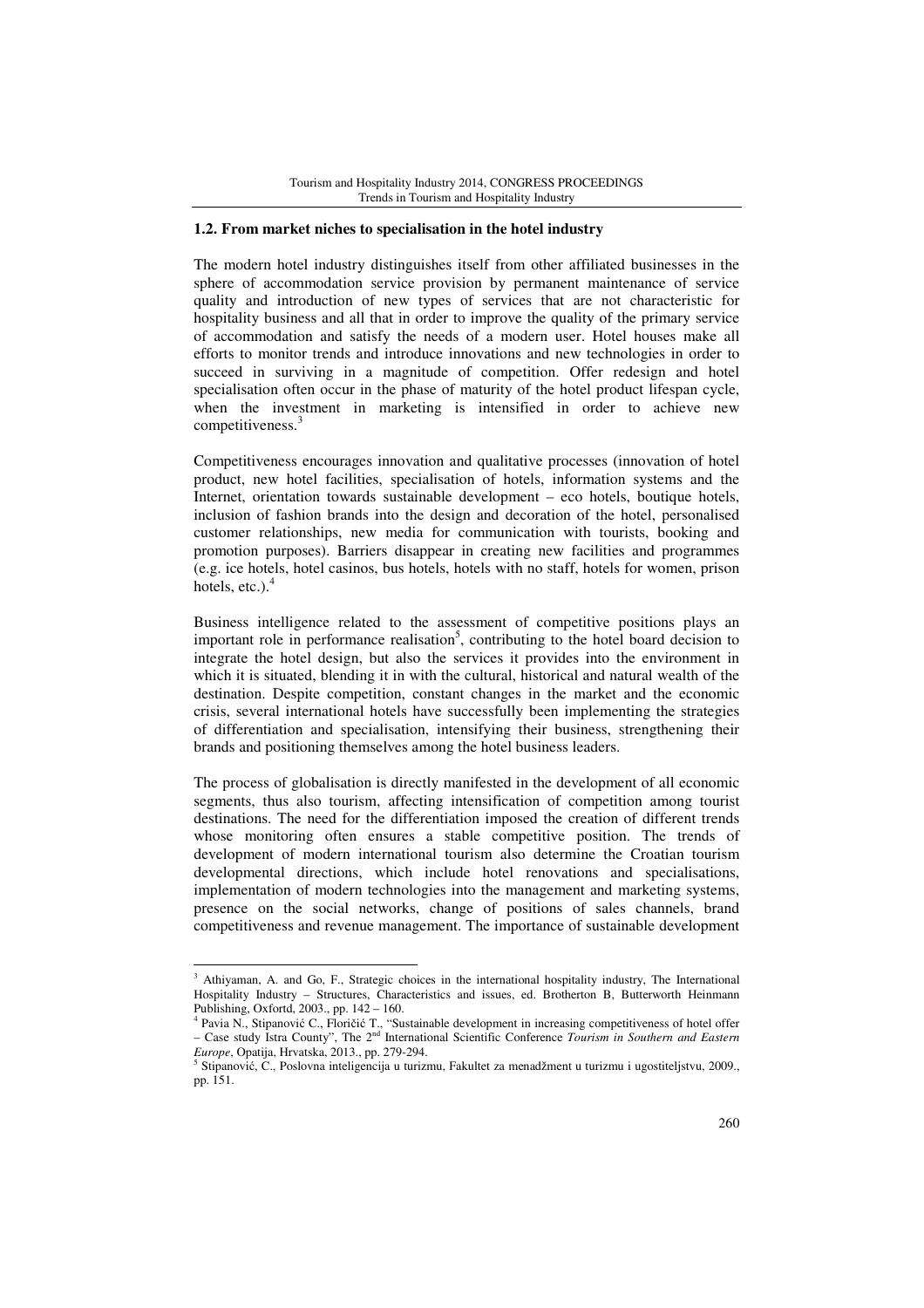and social responsibility are recognised, ecological awareness is intensified, which, by means of innovative technologies, is implemented in the business and operational hotel systems. In the practice of hotel and tourist companies and their business which uses modern management and business processes, basic marketing goals are achieved for realisation of competitive advantages and company strategies. They can also refer to keeping of the place in the market and securing company existence, company growth and increase in the market share, reaching of a "satisfactory" profit level, keeping the entrepreneurial independence and hotel company autonomy, as well as to the social sensibility towards associates, society and the environment.<sup>6</sup>

Selective tourism can be defined as tourism motivated by special interests, which includes sports and recreational activities, different education, cultural tourism in the sense of visits to festivals and similar events, visits to historical localities and monuments in order to study nature, folklore or art.<sup>7</sup>

The prerequisites for the development of special forms of tourism are an adequate quantity of similar attractions or attractions compatible with culture, the existing destination image, tourist attractiveness of the destination and destination tourist traffic. That is why, in the development of selective tourism, it is necessary to pay attention to the destination's primary tourist product and compatibility of its image, with a purposeful developmental form of tourism. It is estimated that the Croatian tourist market is in a favourable position to realise segmentation policies, as it is relatively underdeveloped and, as such, can more easily be oriented to specialisation than already developed tourist destinations, whose specialisation is in the phase of reorganisation, a weak point which a well organised competition can successfully use to its advantage.<sup>8</sup>

Market research is a marketing function which ensures the required information for business decision making. In order to systematically research the market, an adequate pre-selection of markets, based on the selection of those markets which, on the grounds of objective criteria, can be perceived as those which provide opportunities for sale and placement, i.e. promise success. Market pre-selection is also used for the first orientation about important market information, such as: market size, competitor market share, information on economic branches which can be considered as consumers of tourist products and services, the intensity of their representation, names and addresses of specific consumers, data bases of partners, mediators and individual guests as well as the necessary concentration of company means – staff capacities and financial means in the potential markets.<sup>9</sup> Tourist market research forms the basis for implementation of market segmentation and for the recognition of tourist niches.

<sup>6</sup> Dulčić, Ante, Turističke agencije – poslovanje i menadžment, Ekokon d.o.o. Split, 2005. god., pp. 384.

<sup>7</sup> Geić, S., *Menadžment selektivnih oblika turizma*, Sveučilišni studijski centar za stručne studije, Split, 2011., pp. 305.<br><sup>8</sup> Debre

Dobre, R., Menadžment turističke destinacije, Visoka škola za turistički menadžment, Šibenik, 2004, pp. 89.

<sup>9</sup> Leihs H., Marketing, 18. Međunarodna serija, WIFI Oesterreich, Wirtschaftskammer, Wien, Austria, 1993, god., pp. 33.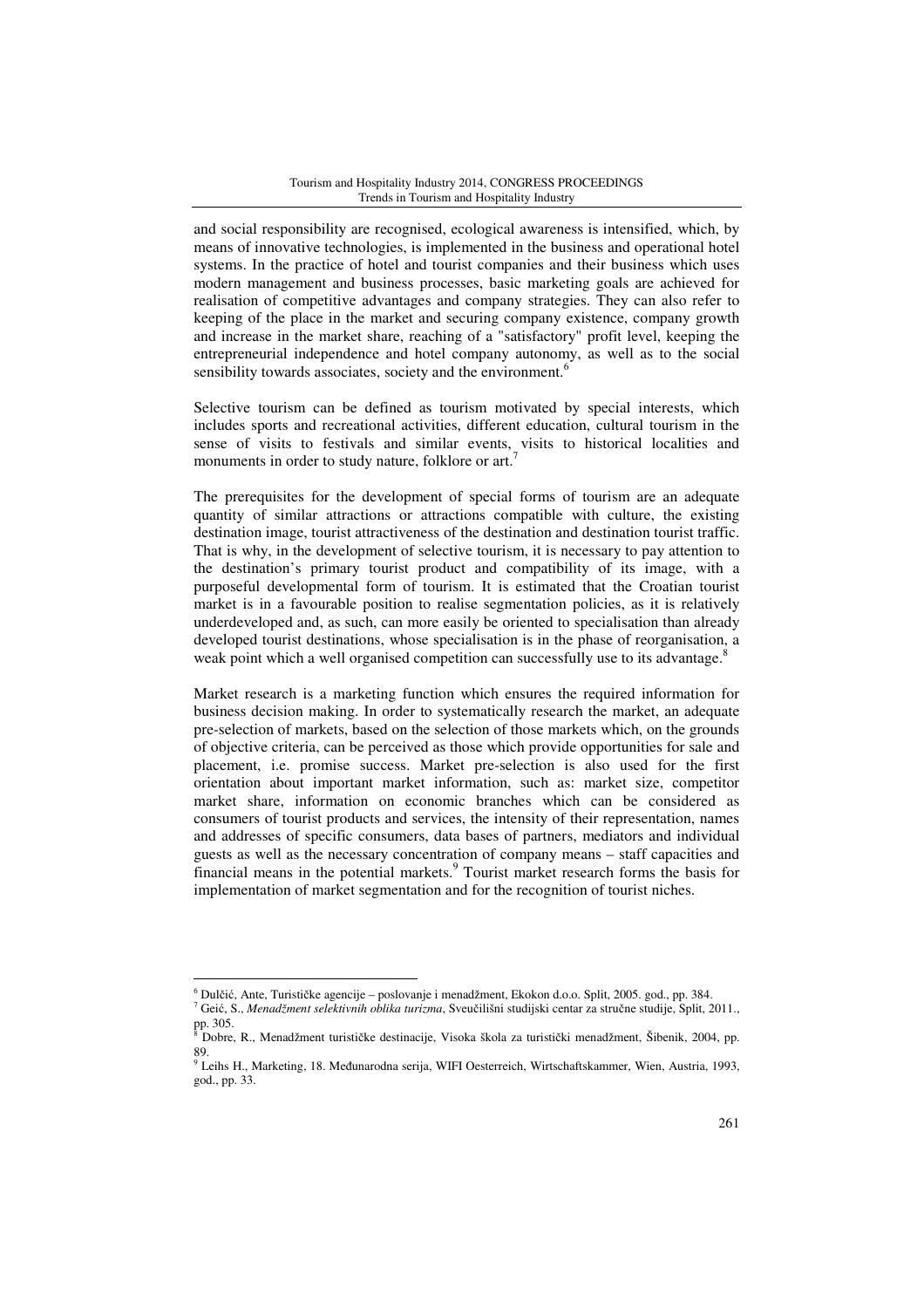Market segmentation is a process of division (market recognition through smaller market unities) of the entire tourist market into smaller, homogenous entities, i.e. market segments. Market segmentation is an essential marketing instrument which is founded upon the knowledge that, according to the terms of consumer preferences, markets are heterogeneous. Apart from the usual socio-economic, demographic and geographical market segmentation criteria within the tourist market, also specific criteria of tourist behaviour have special importance, as they point to special interests and motivation, representing the grounding for the development of the resource basis for tourist destinations and themed and specialised hotels within them.

Following the completed market segmentation, marketing strategies of presentation in the market are determined. For the purposes of valorisation of market niches and development of hotels with special standards and services for specific market segments, the strategy of a differentiated marketing is implemented which, from a hotel facility, requires a different product structure and quality for different segments in the tourist market.<sup>10</sup> A formed hotel product is positioned in the selected tourist niches and the position itself is determined by the manner in which it is perceived and accepted by the target segment. The process of hotel product positioning encompasses determination of segments in the tourist market, opting for the segments which will become the target market, examination of chosen segment expectations, shaping of the hotel product in line with market segment expectations, assessment of the position of competition in the market, selection of an adequate image of the hotel product which will be recognisable in the market and different from the competition's one, as well as hotel product promotion in the market, to make it known to all potential consumers.<sup>11</sup> By using innovative modern technologies in the promotional mix the Internet is intensified as a fast interactive communication channel.<sup>12</sup> Organisation of business functions: main (provision of services of accommodation, food and drink) and additional (services of sports, entertainment and recreation and other services) ensures competitive hotel business in the market.<sup>13</sup> By linking of complementary business functions with special standards, a new specialised hotel industry offer is formed.

Tourist niches are segments of the tourist market focused on specific consumer tourist groups and on consumers' needs themselves; as a rule, they are characterised by the aspiration for informality, sustainable development and preservation of the environment and they determine the tourist niches. Product development and tourist niche services are related to the very character of tourism, which is activated by tourist niches. Namely, tourist niche tourism is active tourism, oriented towards new events and experiences, as opposed to the standard, destination holiday tourism.

<sup>&</sup>lt;sup>10</sup> Berc Radišić B., Marketing u hotelijerstvu, Sveučilište u Rijeci, Hotelijerski fakultet Opatija, Opatija, 1999., pp. 96.

<sup>&</sup>lt;sup>11</sup> Berc Radišić B., Marketing turističkoga proizvoda destinacije, Sveučilište u Rijeci, Fakultet za menadžment u turizmu i ugostiteljstvu, 2009., pp. 135.

<sup>12</sup> Grzinic J., Floricic T., "Implementation of innovations in hotel offer promotion – case study of Istria as tourist destination", The 8th International Forum on Knowledge Asset Dynamics - IFKAD Zagreb, Hrvatska, 2013, pp.704 – 721.

<sup>13</sup> Cerović Z., Pavia, N., Galičić, V., Organizacija i kategorizacija ugostiteljskih objekata, Fakultet za turistički i hotelski menadžment, Opatija, 2005., pp. 98.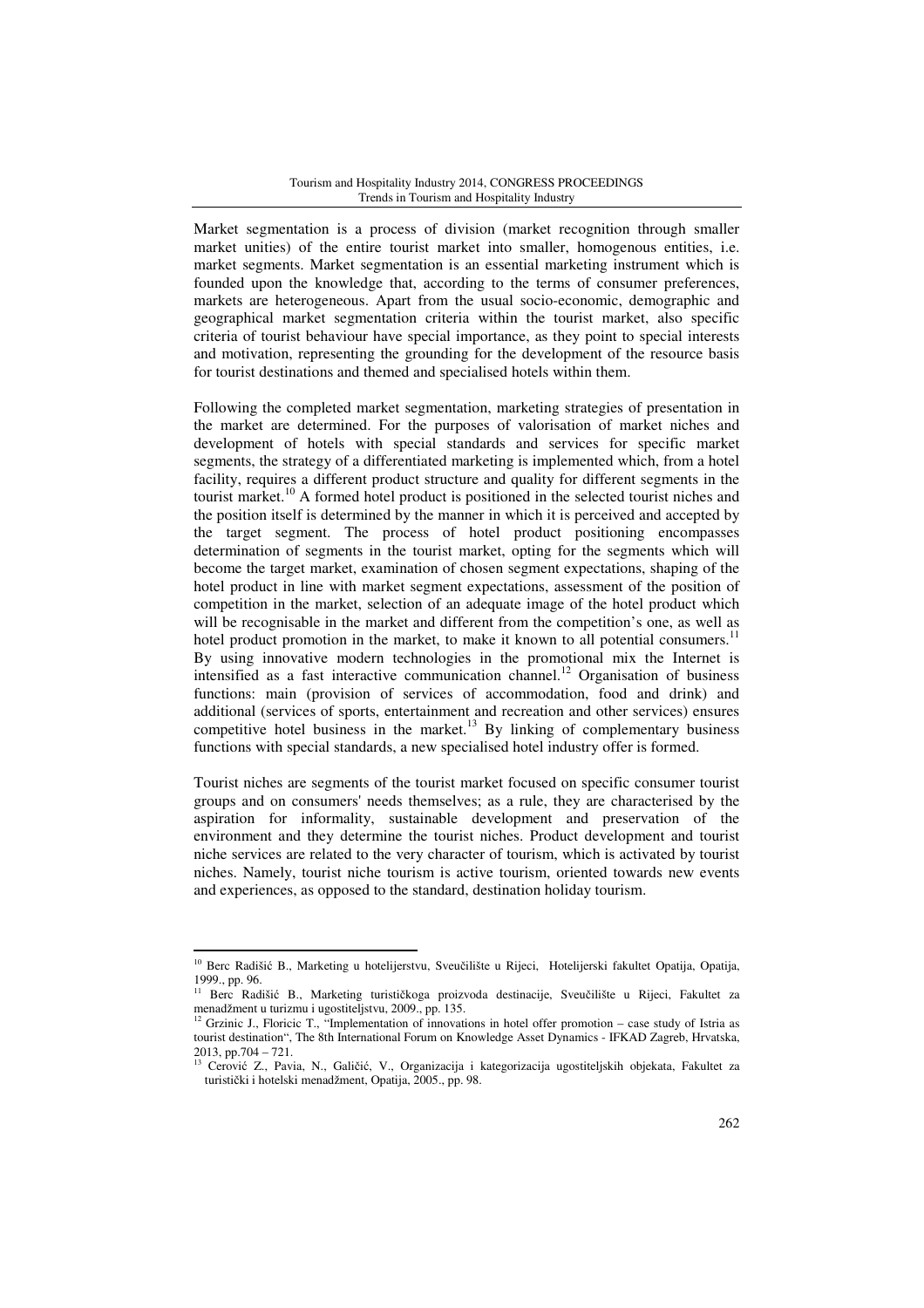In principle, tourist niches and the form of tourism they represent can be divided into five main groups, which are the basis for the development of a specialised hotel industry (illustrated in table)<sup>14</sup>:

|  |  |  |  | Table 4. Trends of tourist demand in the development of specialised hotel industry |
|--|--|--|--|------------------------------------------------------------------------------------|
|--|--|--|--|------------------------------------------------------------------------------------|

| ٠ | Physical activity and sports orientation<br>Adventure tourism<br>Alpine tourism<br>Diving tourism<br>Ski tourism<br>Golf tourism<br>Tourism of sports events and<br>competitions | <b>Environment oriented tourism</b><br>National park and nature park tourism<br>۰<br>Rural tourism/agro tourism<br>Park and arboretum tourism |  |
|---|----------------------------------------------------------------------------------------------------------------------------------------------------------------------------------|-----------------------------------------------------------------------------------------------------------------------------------------------|--|
|   | Learning oriented tourism<br>Specialised education oriented tourism<br>Creative workshops                                                                                        | <b>Cultural tourism</b><br>Cultural event tourism<br>Cultural landmark sightseeing<br>٠<br>Cultural itineraries                               |  |
|   |                                                                                                                                                                                  | Lifestyle oriented tourism                                                                                                                    |  |
|   | "Rucksack tourism"<br>Gastronomic tourism<br>Disabled tourism<br>Enological tourism                                                                                              | Health tourism<br>Gay tourism                                                                                                                 |  |

The early entrants which first turn towards a specific market niche achieve competitive advantage in relation to the late entrants, which, by their entry to the market, intensify the increase in demand and sales.<sup>15</sup> They affect the creation of the critical mass and intensify the niche market, special interest tourism and specialised hotels.<sup>16</sup>

# **2. IMPACT OF SPECIALISATION IN THE HOTEL INDUSTRY ON ACHIEVEMENT OF NEW COMPETITIVENESS – FINDINGS AND DISCUSSION**

The impacts of specialisation in the hotel industry have been studied and researched from several aspects. Special standards are the basis for hotel specialisation for special market segments and niches. An overview of special standards follows, with a review of Croatian hotels certified with a special label.

l

<sup>&</sup>lt;sup>14</sup> Raymore K., Destination Niche Marketing - a Sustainable Tourism Strategy, Door County Chamber of Commerce and Visitor & Convention Bureau, USA, 2006.

<sup>15</sup> DeKimpe, M. and Hanssens, D., Empirical generalizations about market evolution and stationarity, Marketing Science, 14 (3),1995., pp. 109-121.

<sup>&</sup>lt;sup>16</sup> Robinson, W., Fornell, C. and Sullivan, M., Are market pioneers intrinsically stronger than late entrants? Strategic Management Journal, 13, 1992., pp. 609-624.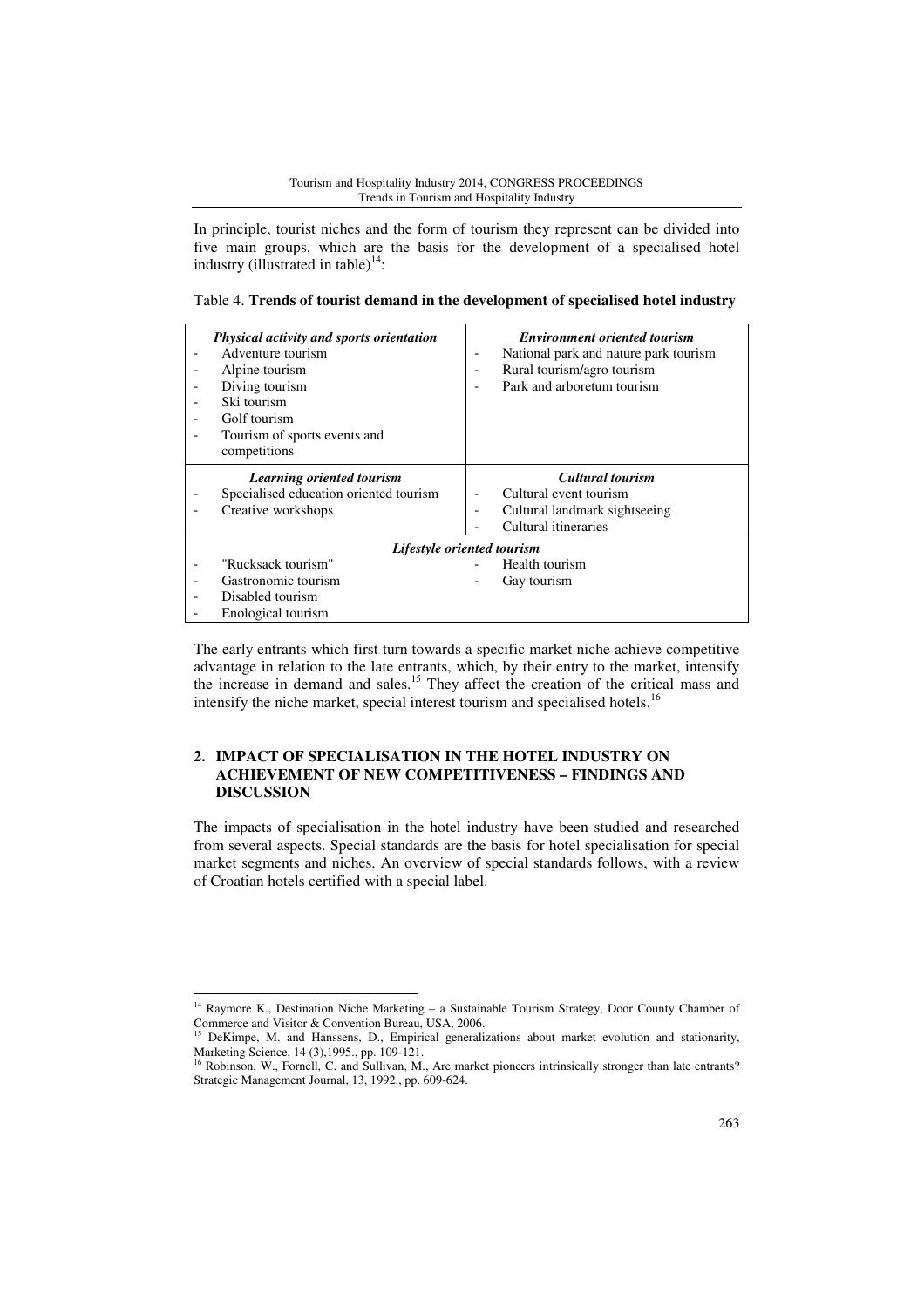| Tourism and Hospitality Industry 2014, CONGRESS PROCEEDINGS |
|-------------------------------------------------------------|
| Trends in Tourism and Hospitality Industry                  |

| <b>STANDARDS</b>                                   | Number of<br>standards | <b>Hotels</b> with<br>standard* |
|----------------------------------------------------|------------------------|---------------------------------|
| 1. BUSINESS                                        | 30                     | 3                               |
| 2. MEETINGS                                        | 28                     | $\overline{4}$                  |
| 3. CONGRESS                                        | 29                     | 8                               |
| 4. CLUB                                            | 11                     |                                 |
| 5. CASINO                                          | 8                      |                                 |
| <b>6. HOLIDAY RESORT</b>                           | 11                     | 1                               |
| 7. COASTLINE HOLIDAY RESORT                        | 12                     | 1                               |
| 8. FAMILY                                          | 13                     | $\overline{2}$                  |
| 9. SMALL & FRIENDLY                                | 5                      |                                 |
| <b>10. SENIOR CITIZENS</b>                         | 19                     |                                 |
| 11. HEALTH & FITNESS                               | 9                      | 3                               |
| 12. SPA                                            | 10                     |                                 |
| 13. WELLNESS                                       |                        | 3                               |
| <b>Generally Wellness</b>                          | 3                      |                                 |
| Reception area                                     | 30                     |                                 |
| Treatment and beauty area                          | 22.                    |                                 |
| Dry and wet parts of wellness area                 | 20                     |                                 |
| Indoor and outdoor swimming pools                  | 18                     |                                 |
| Fitness, exercise and holistic programme<br>area   | 6                      |                                 |
| Wellness equipment in accommodation<br>unit - room | 6                      |                                 |
| <b>14. DIVING CLUB</b>                             | 10                     |                                 |
| 15. MOTEL                                          | 3                      | 1                               |
| 16. SKI                                            | 7                      |                                 |
| <b>17. FOR DISABLED PERSONS</b>                    | 83                     |                                 |

| Table 5: Overview of special standards and specialised hotels in the Republic of |
|----------------------------------------------------------------------------------|
| <b>Croatia</b>                                                                   |

\* one hotel can have several standards

Source: Processed by author according to: http://www.mint.hr/default.aspx?id=356

The data from the table points to the fact that the Croatian institutional framework for standardisation and specialisation in the hotel industry is very precise and proscribes exactly which compulsory elements of a specific standard must be complied with. The list of terms for special standards for the type Hotels is given as addendum XII to the Regulations on the Classification, Categorisation, Special Standards of Catering and Hospitality Facilities, group Hotels in the form of a table checklist, from which a controller, when inspecting, establishes the existence or non-existence of a specific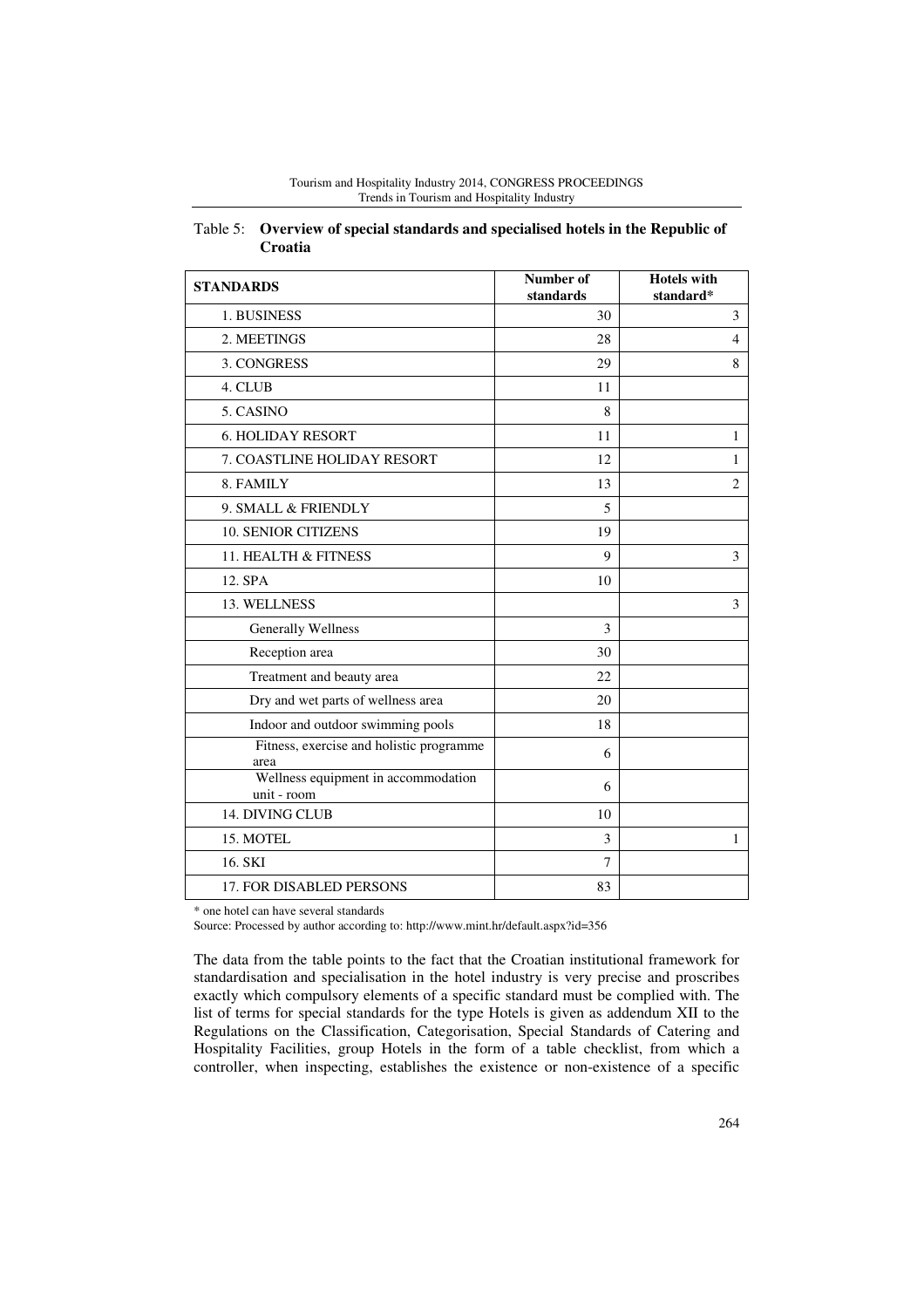compulsory element. In a hotel, special standards are marked by special, standardised boards, which are mounted together with the official compulsory board, the Republic of Croatia Ministry of Tourism category marking. Out of 17 special standards, 8 standards are not implemented in the Croatian hotel industry and out of the selected 9, Congress, Meetings and Business are most frequently implemented, which, at the same time, complement each other. This indicates that, in Croatia, hotels dominantly specialise in the business and congress market segment, according to demand trends and a possibility of direct sales. Table illustration of facilities with the special standard label is following:

| <b>HOTEL</b>         | HOTEL COMPANY                | SPECIAL STANDARD                                          |
|----------------------|------------------------------|-----------------------------------------------------------|
| Well - Terme Tuhelj  | Terme Tuhelj d.o.o.          | Wellness                                                  |
| Lav                  | V.E.M.S. d.o.o.              | Congress                                                  |
| Elaphusa             | Hoteli Zlatni Rat d.d.       | Congress<br>Meetings<br>Wellness<br><b>Holiday Resort</b> |
| Turist               | Turist d.o.o.                | Congress                                                  |
| Terme Jezerčica      | Terme Jezerčica d.o.o.       | Health & Fitness<br>Meetings                              |
| Grand Hotel Bonavia  | Hotel Bonavia d.d.           | Meetings<br><b>Business</b>                               |
| <b>Bastion</b>       | Zadar Gradnja d.o.o.         | <b>Business</b>                                           |
| Vespera              | Jadranka hoteli d.o.o.       | Family                                                    |
| Park Plaza Histria   | Arenaturist d.d.             | Congress                                                  |
| Aurora               | Jadranka hoteli d.o.o.       | Wellness                                                  |
| Vitality Hotel Punta | Jadranka hoteli d.o.o.       | Health & Fitness                                          |
| Uvala                | Hoteli Maestral d.d.         | Health & Fitness                                          |
| Imperial             | Hotel Imperial Vodice d.o.o. | Congress                                                  |
| Villa Eugenia        | $ETO$ d.o.o.                 | <b>Business</b>                                           |
| Ambasador            | Liburnia Riviera Hoteli d.d. | Congress<br>Meetings                                      |
| Diadora              | Michael & Partner d.o.o.     | <b>Coastline Holiday Resort</b><br>Family                 |
| Olympia              | Olympia Vodice d.o.o.        | Congress                                                  |
| Antunović            | Antunović TA d.o.o.          | Congress                                                  |
| Plitvice Motel       | Motel Plitvice d.o.o.        | Motel                                                     |

### Table 6: **Hotels in Croatia with the special standard label**

Source: Processed by author according to the Ministry of Tourism data, March 2014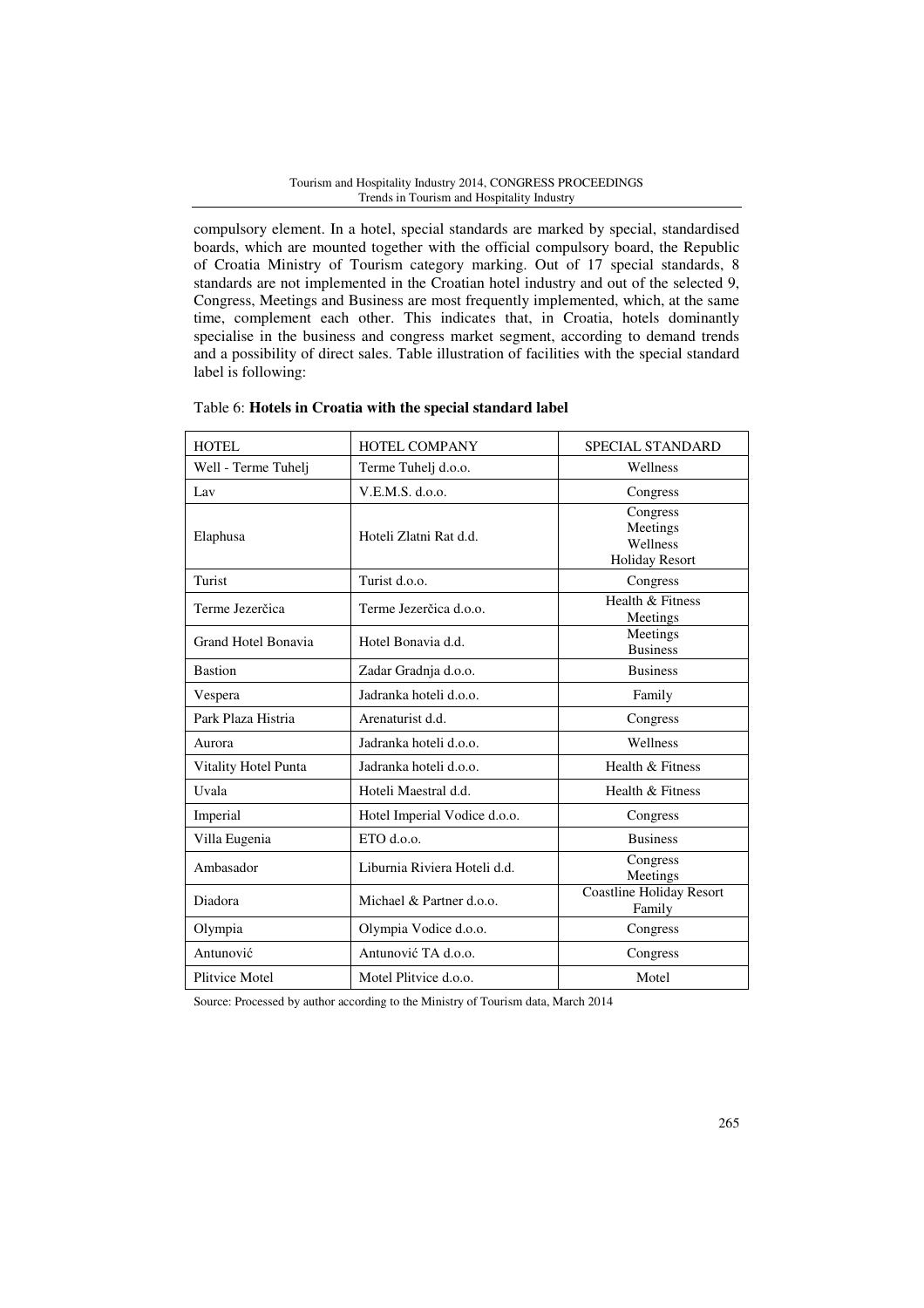The table lists 19 hotels in Croatia, which recognised specialisation as a trend of modern international tourism, forming their offer and services in line with their resources and market orienting it towards the market segments. Five hotels applied for several standards, thus communicating with several market segments which are mutually compatible. The example of Hotel Elaphus, which holds 4 special standards, of which two are compatible (Congress and Meetings), points to a dispersed marketing in different season periods.

Out of the 605 Croatian hotels, only 19 (3%) of them are specialised by means of official special labels. However, the Croatian hotel industry recognises the importance of offer differentiation from a unified unrecognizability, redesigning its offer in accordance with the resource basis within the facility itself and available investment. As investment in the hotel industry is high, return rates often depend on several parameters from the macro environment, of which the most influential are the economic crisis and recession and political circumstances, hotel houses rarely decide on capital investment of the renovation of the whole facility. Through the processes of renovation and regular maintenance, as a construction and technological entity, hotels implement innovative services and contents in the existing spatial gauges, thus ennobling their offer and distinguishing themselves in selected market niches. Given the impossibility of meeting compulsory special standard elements, they cannot apply for an official special label; on the other hand, they can promote their offer in selected market niches by means of the market communication. Examples of such hotels are Hotel Maestral in Novigrad, which specialised as a Bike Hotel and which advertises itself through various bike portals and other modern technology instruments, as well as using a classical promotion mix and Hotel Park Plaza Medulin. This hotel positioned itself in the "Adults only" market niche, offering a series of services specialised for holidays without children. Hotel Vespera on the island of Mali Lošinj holds a special label Family and is connected with the international marketing brand Kinderhotels. Hotel companies with several hotels can differentiate their offer, orienting it towards different market niches. At the international level, the hotel brand Barcelo is an example, offering specialised themed hotels on the main web menu: pet friendly, scuba diving, adults only, business, city hotels, hotels with casino, hotels for weddings, palace deluxe, luxury hotels, beachfront hotels and all inclusive hotels.

In further consideration of the topic area of specialised hotels, attitudes of hotel managers are researched about competitive positions of facilities following the awarded special label, i.e. following the specialisation. Three Croatian hotels were researched, which have, following the maturity phase in their lifespan cycle, redesigned their offer, specialising in special forms of tourism: adults only, bike and wellness and family.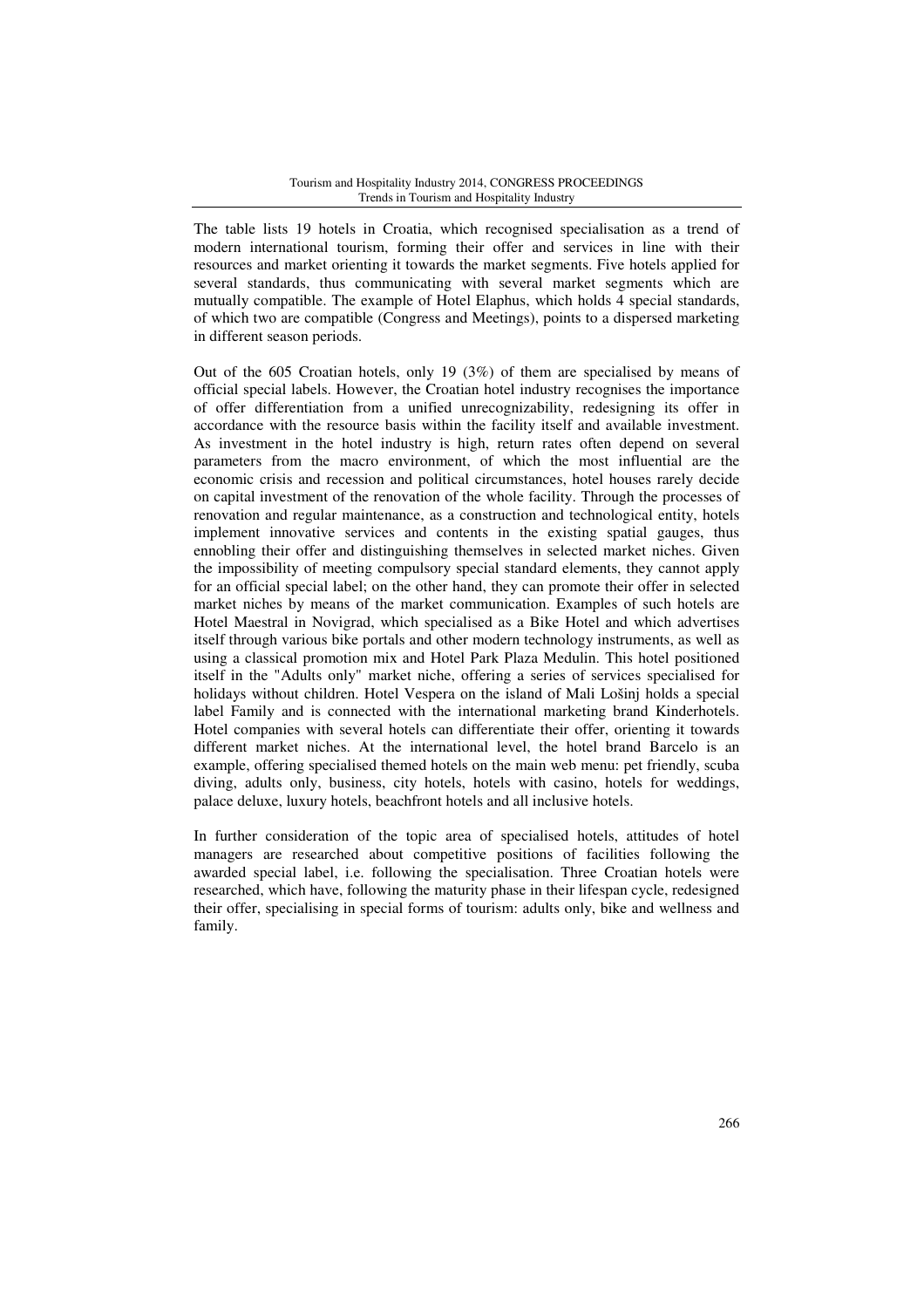# Table 7: **Survey of hotel managers' attitudes on current business of hotel companies**

| Hotel company 1*                                                                                          | Hotel company 2**                                                                                                                                                                          | Hotel company 3***                                                                                                                                                                                                                                                   |  |  |  |
|-----------------------------------------------------------------------------------------------------------|--------------------------------------------------------------------------------------------------------------------------------------------------------------------------------------------|----------------------------------------------------------------------------------------------------------------------------------------------------------------------------------------------------------------------------------------------------------------------|--|--|--|
|                                                                                                           | <b>SERVICES</b>                                                                                                                                                                            |                                                                                                                                                                                                                                                                      |  |  |  |
| 1.<br>industry trend?                                                                                     | What affected the decision on specialisation/special hotel labelling as a modern hotel                                                                                                     |                                                                                                                                                                                                                                                                      |  |  |  |
| Requests from the market,<br>demand and need for<br>innovations                                           | Market, competition, consumer<br>requests                                                                                                                                                  | Unique product, distinguished<br>in comparison with other<br>hotels                                                                                                                                                                                                  |  |  |  |
| 2.                                                                                                        | What specialised services does your hotel offer?                                                                                                                                           |                                                                                                                                                                                                                                                                      |  |  |  |
| Services of massage,<br>swimming pool,<br>gastronomy, entertainment<br>and animation adapted to<br>adults | Bike services (servicing, maps,<br>food)<br>Wellness Centre (2,500 m2)<br>Football pitches (over 100 teams<br>in training per year)                                                        | Products and services intended<br>for families with children                                                                                                                                                                                                         |  |  |  |
| 3.                                                                                                        | How would you grade the market response to specialisation?<br>1 (the lowest) $2 \times 3 \times 4 \times 5$ (the highest)                                                                  |                                                                                                                                                                                                                                                                      |  |  |  |
| Grade 4                                                                                                   | Grade 5 for each product                                                                                                                                                                   | Grade 4                                                                                                                                                                                                                                                              |  |  |  |
| 4.<br>implemented?                                                                                        | Do guest comments affect the creation of new services and which new services have you                                                                                                      |                                                                                                                                                                                                                                                                      |  |  |  |
| We communicate with our<br>guests every day, respecting<br>their wishes and<br>suggestions                | Of course, guest requests are<br>taken into consideration via<br>internal surveys, tourist portals,<br>etc. We visit our competition in<br>other destinations (e.g. football -<br>Antalya) | Comments do have an effect,<br>guest feedback assists us in<br>developing products aimed at<br>families with children, i.e. all-<br>day animation offer for<br>children, which includes<br>educational and creative<br>contents intended for different<br>age groups |  |  |  |
| 5.                                                                                                        | Has the hotel occupancy increased and by how much due to hotel specialisation?                                                                                                             |                                                                                                                                                                                                                                                                      |  |  |  |
| Yes, the occupancy<br>increased also due to<br>special agreements with<br>tour operators                  | It certainly increased in the last<br>few years, by over 10% at the<br>annual level                                                                                                        | The occupancy increased by<br>over $50\%$                                                                                                                                                                                                                            |  |  |  |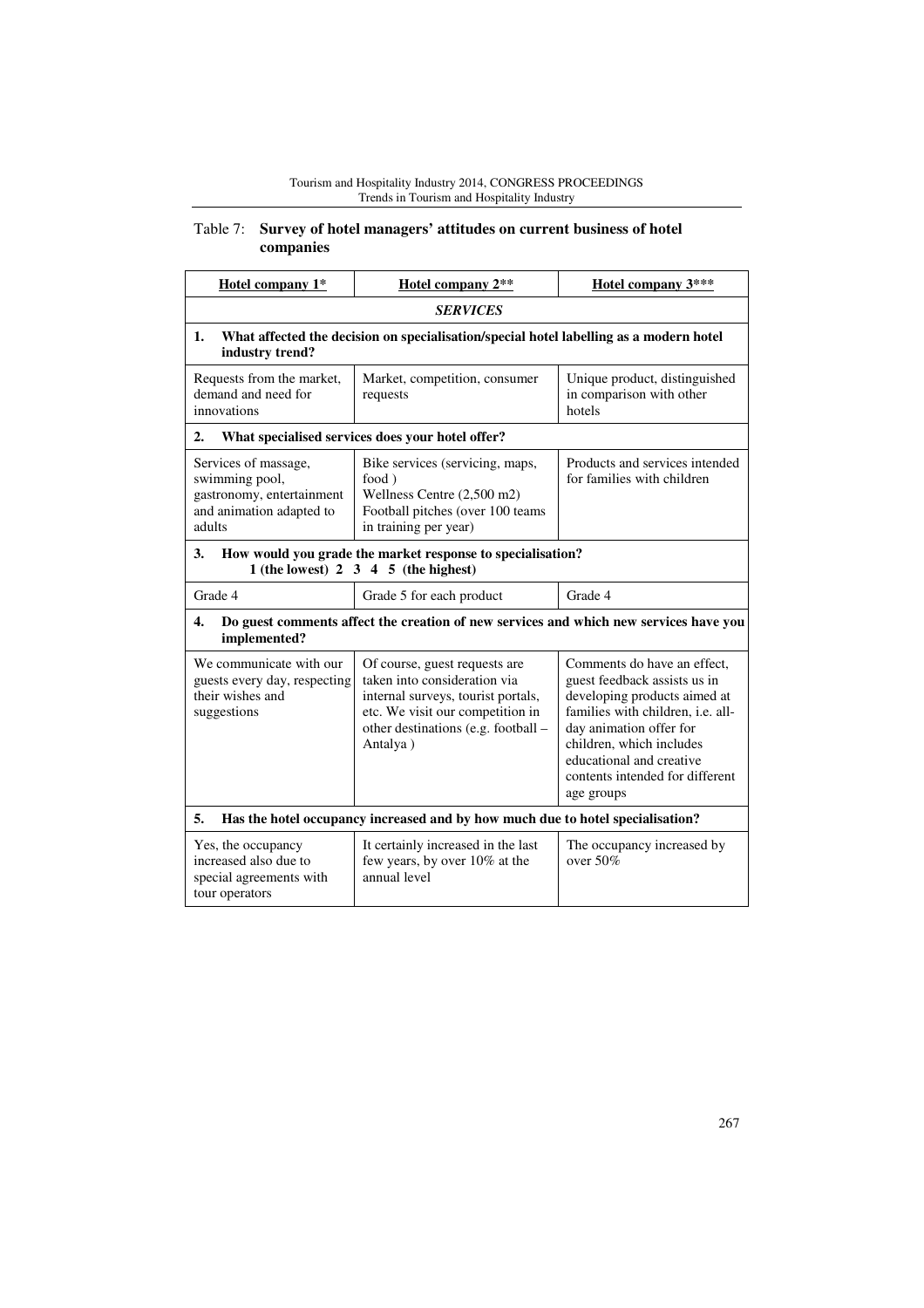| 6.<br>Apart from specialised services, have you introduced into your business also other<br>modern management innovations?                         |                                                                                                                                                                                                                                                                                                                                                             |                                                                                                               |  |
|----------------------------------------------------------------------------------------------------------------------------------------------------|-------------------------------------------------------------------------------------------------------------------------------------------------------------------------------------------------------------------------------------------------------------------------------------------------------------------------------------------------------------|---------------------------------------------------------------------------------------------------------------|--|
| Quality control, guest<br>relations, modern<br>technologies                                                                                        | We carry out constant<br>improvements; we invest in new<br>products and offer and in<br>education for the purposes of<br>quality improvement. We have<br>established a quality department,<br>guest feedback is monitored. We<br>introduced software solutions, by<br>which we additionally monitor<br>and advance our offer and we<br>monitor our expenses | IT tools have increasingly<br>been used, such as social<br>networks and development of<br>online reservations |  |
| 7.                                                                                                                                                 | Do you think that you have lost some guest or market segments by specialisation?                                                                                                                                                                                                                                                                            |                                                                                                               |  |
| Yes, but we have got a<br>completely new clientele<br>and a new market.                                                                            | It is possible that some minor<br>changes occurred, but nothing<br>significant.                                                                                                                                                                                                                                                                             | Groups with older guest<br>population have been reduced.                                                      |  |
|                                                                                                                                                    | <b>MARKETING</b>                                                                                                                                                                                                                                                                                                                                            |                                                                                                               |  |
| 1.                                                                                                                                                 | What sales channels do your guests predominantly use in order to visit?                                                                                                                                                                                                                                                                                     |                                                                                                               |  |
| Via mediators                                                                                                                                      | Via mediators                                                                                                                                                                                                                                                                                                                                               | Via mediators                                                                                                 |  |
| $\overline{2}$ .<br>specialised hotel services?                                                                                                    | Do and in what measure the mediators (agencies) recognise the importance of                                                                                                                                                                                                                                                                                 |                                                                                                               |  |
| They do recognise it, as<br>they are permanently in the<br>market and monitor the<br>demand.                                                       | They certainly recognise it, as<br>they adapt their offer to the end<br>user and they adapt to hoteliers'<br>offer.                                                                                                                                                                                                                                         | Agencies recognise the<br>importance of specialised<br>services, stressing it as an<br>advantage in sales     |  |
| 3.                                                                                                                                                 | How does the hotel advertise specialised characteristics and services?                                                                                                                                                                                                                                                                                      |                                                                                                               |  |
| By means of the Internet,<br>brochures, catalogues and<br>tour operators.                                                                          | On specialised portals and fairs.                                                                                                                                                                                                                                                                                                                           | By means of the web,<br>catalogues and through<br>mediators.                                                  |  |
| 4.<br>you manage.                                                                                                                                  | Grade the level of influence of new technologies (Internet) on the marketing of the hotel                                                                                                                                                                                                                                                                   |                                                                                                               |  |
| The influence is very big,<br>as guest are increasingly<br>educated and monitor all<br>information on the Internet<br>and via social networks. (4) | The level of that influence is<br>high, marketing-wise, business<br>has changed, it is important to<br>follow the trends and to adjust to<br>them.                                                                                                                                                                                                          | Grade 4                                                                                                       |  |
| 5.                                                                                                                                                 | Is the hotel you manage promoted on specialised web portals/pages?                                                                                                                                                                                                                                                                                          |                                                                                                               |  |
| N <sub>0</sub>                                                                                                                                     | Yes, it is promoted                                                                                                                                                                                                                                                                                                                                         | Yes, on the Kinderhotel pages,<br>whose license we are using                                                  |  |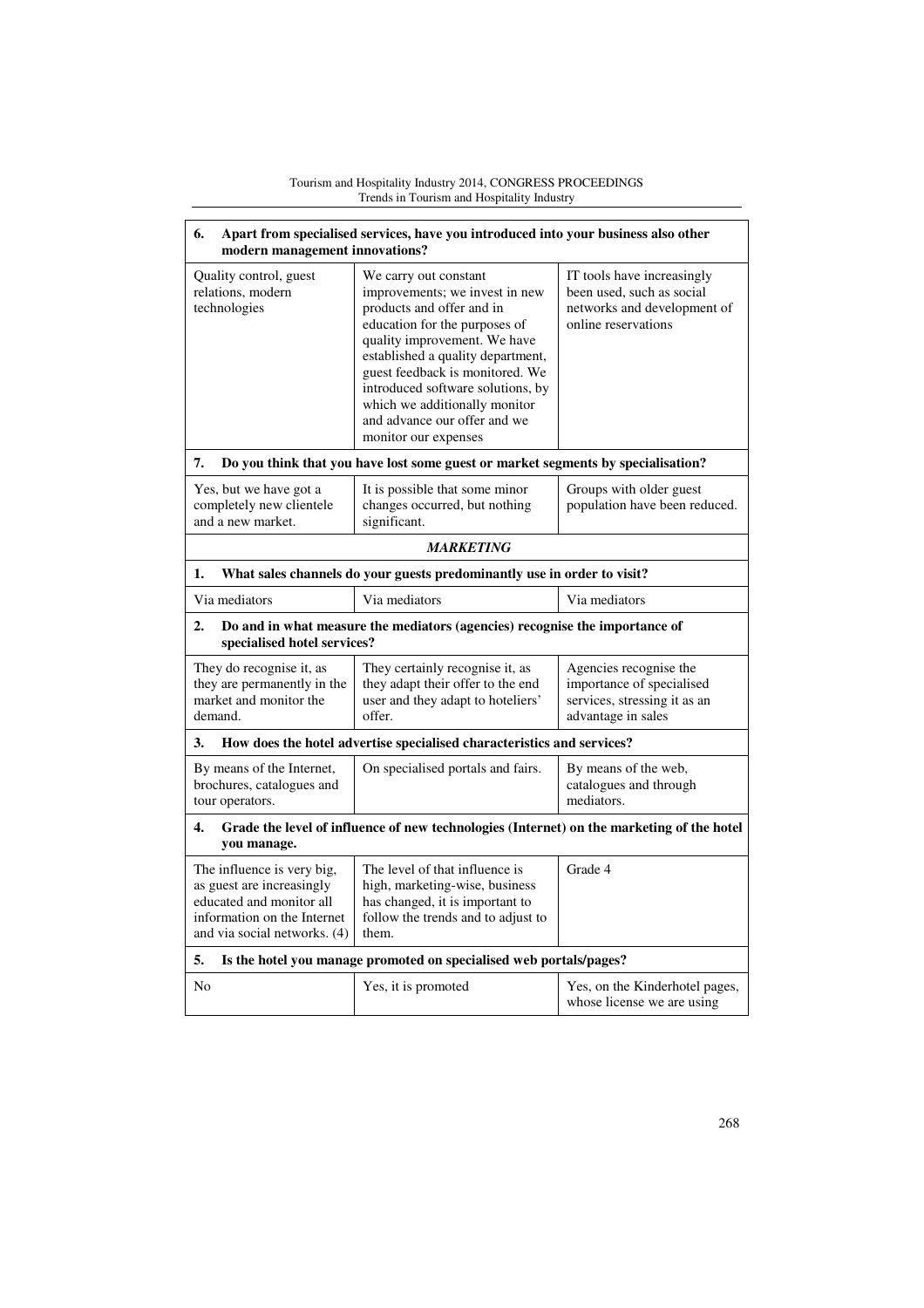# **6. Grade the significance of social networks for specialisation in the hotel industry and does your Company employ a person who maintains communication on social networks?**

| The significance is very<br>big, in our house, a team of<br>people deals with the e-<br>communication with guests,<br>data bases and contact | The significance of social<br>networks is great. We employ a<br>person who maintains e-<br>communication on all social<br>networks (Twitter, Facebook, | Grade 4. In our department<br>and marketing, we have a<br>person who takes care of<br>online communication and<br>web development |
|----------------------------------------------------------------------------------------------------------------------------------------------|--------------------------------------------------------------------------------------------------------------------------------------------------------|-----------------------------------------------------------------------------------------------------------------------------------|
|                                                                                                                                              |                                                                                                                                                        |                                                                                                                                   |
| centre                                                                                                                                       | Instagram, Pinterest, Linkedin)                                                                                                                        |                                                                                                                                   |

\* Arenaturist d.d.– Hotel in the destination Medulin

\*\* Laguna d.d. Novigrad – Hotel in the destination Novigrad

\*\*\* Jadranka d.d. – Hotel in the destination Mali Lošinj

The result analysis shows hotel managers' positive attitude towards the implemented specialisation. As a specialisation starter impulse, the market and guests' requests are recognised, either by direct sales channels or through mediators who play a significant advisory and informative role. The managers grade highly the market response to specialisation, quoting satisfied guests, but also their readiness to accept new suggestions and requests for new and better services. Hotel managers apply modern management instruments and techniques; carry out quality control, CRM (customer relation management), guest satisfaction management and cost management. All managers consider innovative modern technologies crucial for successful marketing, hotels are present on social networks and hotel companies employ staff for maintenance and communication actualisation on the web.

Further to the presented specialisation terms and specialised hotels in Croatia, research was conducted with the head of services for standards in tourism and catering and hospitality industry of the Republic of Croatia Ministry of Tourism on the readiness of the Croatian hotel industry for implementation of special standards in tourism and the catering and hospitality industry in Croatia. The expressed attitudes, as replies to the questions asked, are as follows:

- Given the total number of hotels in the Republic of Croatia, the number of hotels which implemented special standards, thus specialising themselves, is too low. Croatian hoteliers mostly recognise the importance of specialisation, but are not prepared to implement it. Hotels are fighting for each guest and are of the opinion that, by specialisation, they would risk the loss of traditional markets, unwillingly undertaking the risks of conquering new market segments.
- This is possibly conditioned by the consequences of the economic crisis which affected the demand from the emissive markets, but the crisis is passing and hoteliers' requests for special standards are not increasing, which points to the hotel houses inertness, representing a potential threat of non-recognition of the world tourist trends. The solution is suggested in the form of organised education and informative forums on the requirements of modern demand at the operational level.
- Special standards at the level of current specialised hotels cannot influence the redefinition of tourist destinations, given that they have no sufficient critical mass power. By implementation of standards in a greater measure, a possibility opens for redefining and specialising tourist destinations.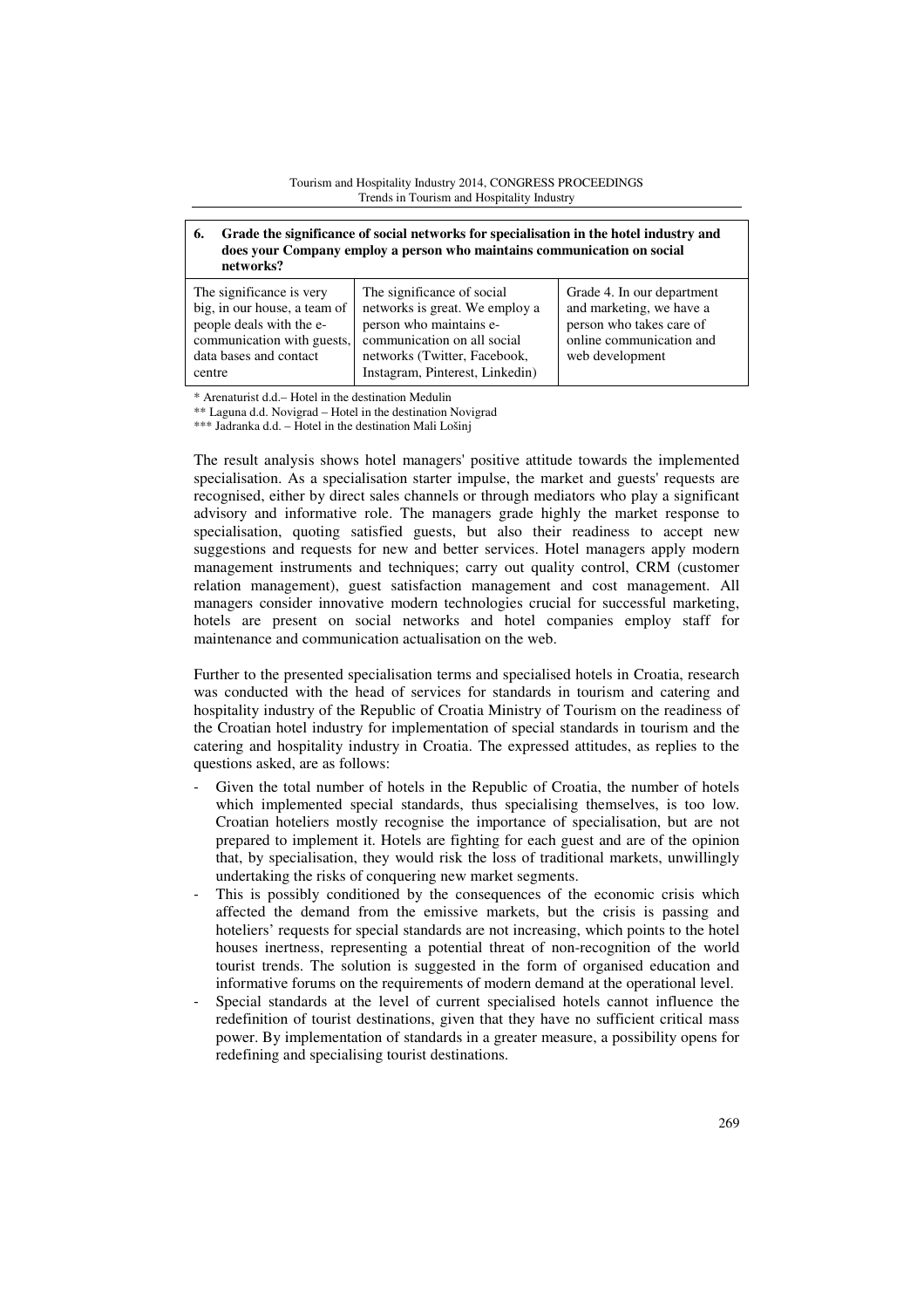- The Ministry of Tourism cooperates with scientific and educational institutions at the strategic level in the sense of conceiving and organising of educational programmes, while the activities remain unrealised at the operational level
- The Ministry of Tourism regulates and supports rising of quality and differentiation in the hotel industry. Taken from the European examples, a three-component system has been adopted, which includes compulsory classification and categorisation, as well as quality standards for special labels, which are on a voluntary basis.
- There is a very short period between the application, visits by the competent boards and awarding of the special label certificate. When the hotel houses are ready for the application by means of formation of special services and construction of facilities, they apply and procure the documentation within a very short period of time (one week).
- The Mediterranean competitive circle has different criteria for categorisation and labelling of hotels. Italy categorises its 33,500 hotels in accordance with the regulations of the region in which they are situated and, in Austria, hotels are categorised according to the standards of associations. Greece is characterised by flexibility and, in France, hotels are categorised upon their own request, without any legal obligation. A more flexibly organised institutional framework witnesses the market orientation of the international hotel industry, simultaneously representing a potential threat of non-transparent marketing. Still, in today's era of modern technologies and web portals, such as Tripadvisor and booking.com, on which the grades for quality segments are displayed, guests can hardly be deceived when the category and quality of a selected hotel are in question.

# **CONCLUSION**

Hotel product management is one of the key prerequisites for rising of competitiveness in the destination. Redesign of hotel offer facilitates repositioning and presence in new market niches. By implementation of the standards of hotel offer, facilities and services, new concepts of hotels are created, such as high category boutique hotels, specialised for specific market segments: families, sports enthusiasts, wellness, as well as hotels with specialised labels that are based on special categorisation standards and which are aimed at particular interests: history, art, children, sport, clubs and other.

The posting of specialised label represents an official acknowledgement that the hotel is aimed at specific market segments, thus differentiating it from other hotels of the same kind and category.

The ever increasing demands of hotel offer call for hotel specialisation (the results of hotel management interviews). The hotel management has expressed a positive attitude regarding hotel specialisation; however, the number of hotels which have implemented special standards is low. One of the solutions that impose is operational management education and reorganisation of the forum for modern demand. Hotel offer competitiveness could be achieved by integration of specialised offers. Specialised offers tend to become the dominant trend in the global hotel industry focused on: product specialisation, brand establishment, activities that can eliminate unspecialised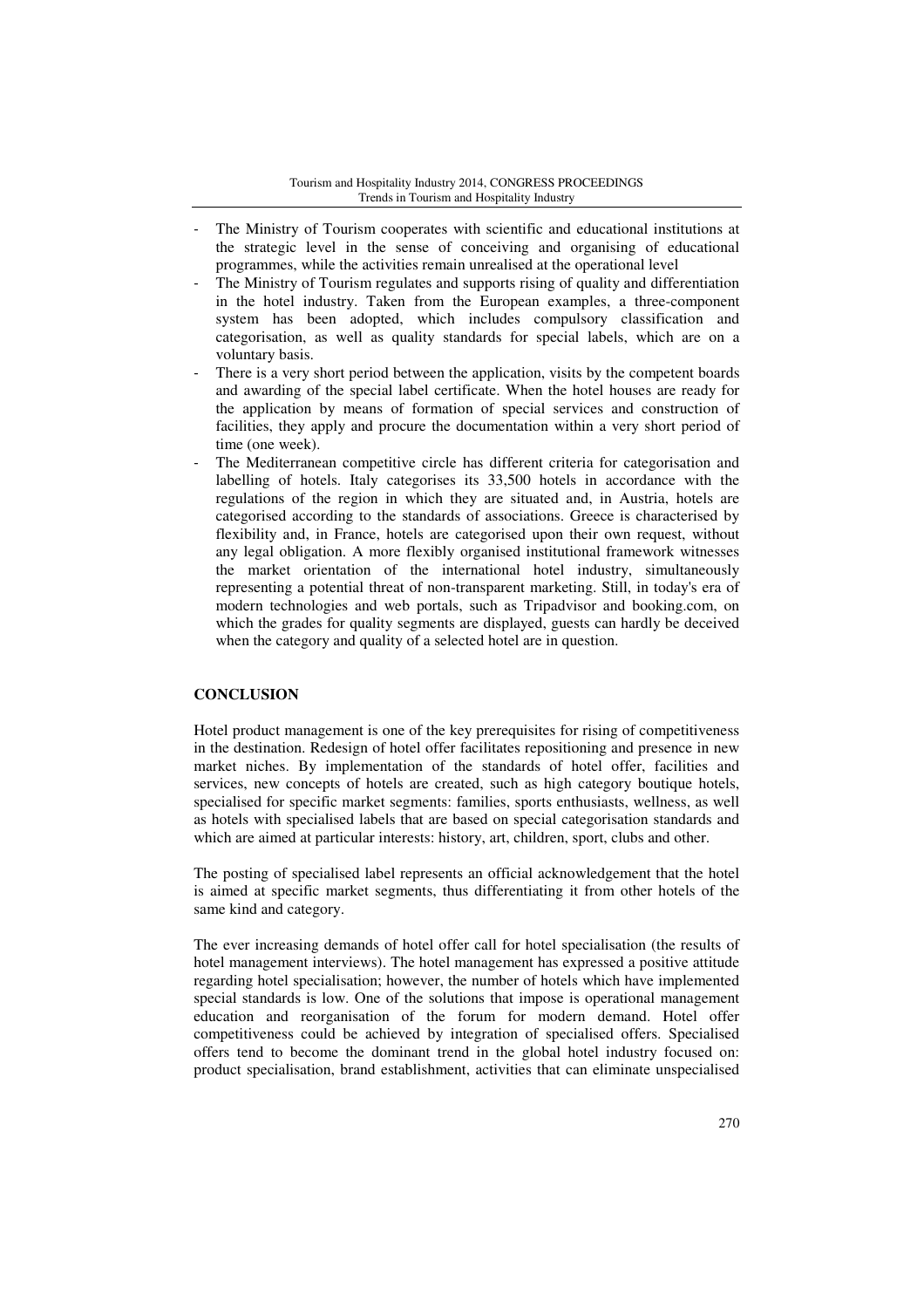competitors, the hotel's uniqueness to the customers and other activities associated with branded hotels.

The hotel team potential is the one to realise expected satisfaction, thus increasing the market potential of hoteliers and of the destination itself. This is possible only by directing the activities towards the offer consistency and uniqueness, which will result in a matchless experience for every guest.

Based on the Croatian Tourism Development Strategy until 2020, Croatian tourism has directed its development also through the synergic effect of the hotel industry and destination management. This includes redesign of the existing facilities and design of the new ones, themed hotel facilities. In this way, the hotel industry is encouraged to create new contents which correspond to the emergence of new forms of tourism, i.e. the emergence of "new tourists".

Further research into this problem area should include analysis of the factors which contribute to successful specialisations in the hotel industry, which can be observed through processes, environmental protection, aesthetics (sensual client experience), information accessibility, shareholder cooperation, staff education and others, all for the purposes of identifying, winning and retaining clients. Through the specialisation strategies, the hoteliers should form the hotel offer in line with the demand trends from the tourist markets. Although resistance to implementation of specialisation can be recognised, interpreted by the fear of losing traditional markets, hotel houses need to restore their potentials, possibilities and new competitiveness, which they will gain following the realised hotel specialisation in the tourist market.

# **REFERENCES**

- Athiyaman, A. and Go, F., Strategic choices in the international hospitality industry, The International Hospitality Industry – Structures, Characteristics and issues, ed. Brotherton B, Butterworth Heinmann Publishing, Oxford, 2003, 142 – 160.
- Baljak, S., Personal Communication, 10 March 2013, Hotel Aurora, Jadranka d.d. Mali Lošinj.
- Berc Radišić B., Marketing u hotelijerstvu, Sveučilište u Rijeci, Hotelijerski fakultet Opatija, Opatija, 1999. Cantell, S.F., The adoptive re-use of historic industrial buildings: Regulations barriers, best practices and
- case studies, Virginia Polytechnic Institute, State University, 2005. Cerović, Z., Pavia, N., Galičić, V., *Organizacija i kategorizacija ugostiteljskih objekata*; Fakultet za turistički
- i hotelski menadžment,Opatija, 2005.
- Cerović, Z., *Hotelski menadžment*; Fakultet za turistički i hotelski menadžment Opatija, 2003.
- Cvikl, H., Mekinc, J. Wellness and Security, Proc. of the 2. Scientific conference Management, Education,
- Tourism, Portorož, October, 21-22, 2010, 257-268.
- Cvrtila Ž., Personal Communication, 22 January 2014, Head of department for service standard sin tourism, Ministry of tourism of Republic of Croatia, Zagreb, Croatia.
- DeKimpe, M. and Hanssens, D., Empirical generalizations about market evolution and stationarity, Marketing Science, 14 (3), 1995, 109-121.

Dobre, R., Menadžment turističke destinacije, Visoka škola za turistički menadžment, Šibenik, 2004.

Dulčić, Ante, Turističke agencije – poslovanje i menadžment, Ekokon d.o.o. Split, 2005.

Geić, S., *Menadžment selektivnih oblika turizma*, Sveučilišni studijski centar za stručne studije, Split, 2011.

Grzinic J., Floricic T.,"Implementation of innovations in hotel offer promotion – case study of Istria as a tourist destination", Proc. of the 8th International Forum on Knowledge Asset Dynamics - IFKAD *Knowledge Drivers for Smart Organizations and Communities*, 12.-14.06., Zagreb, Hrvatska, p.704 – 72, 1, 2013.